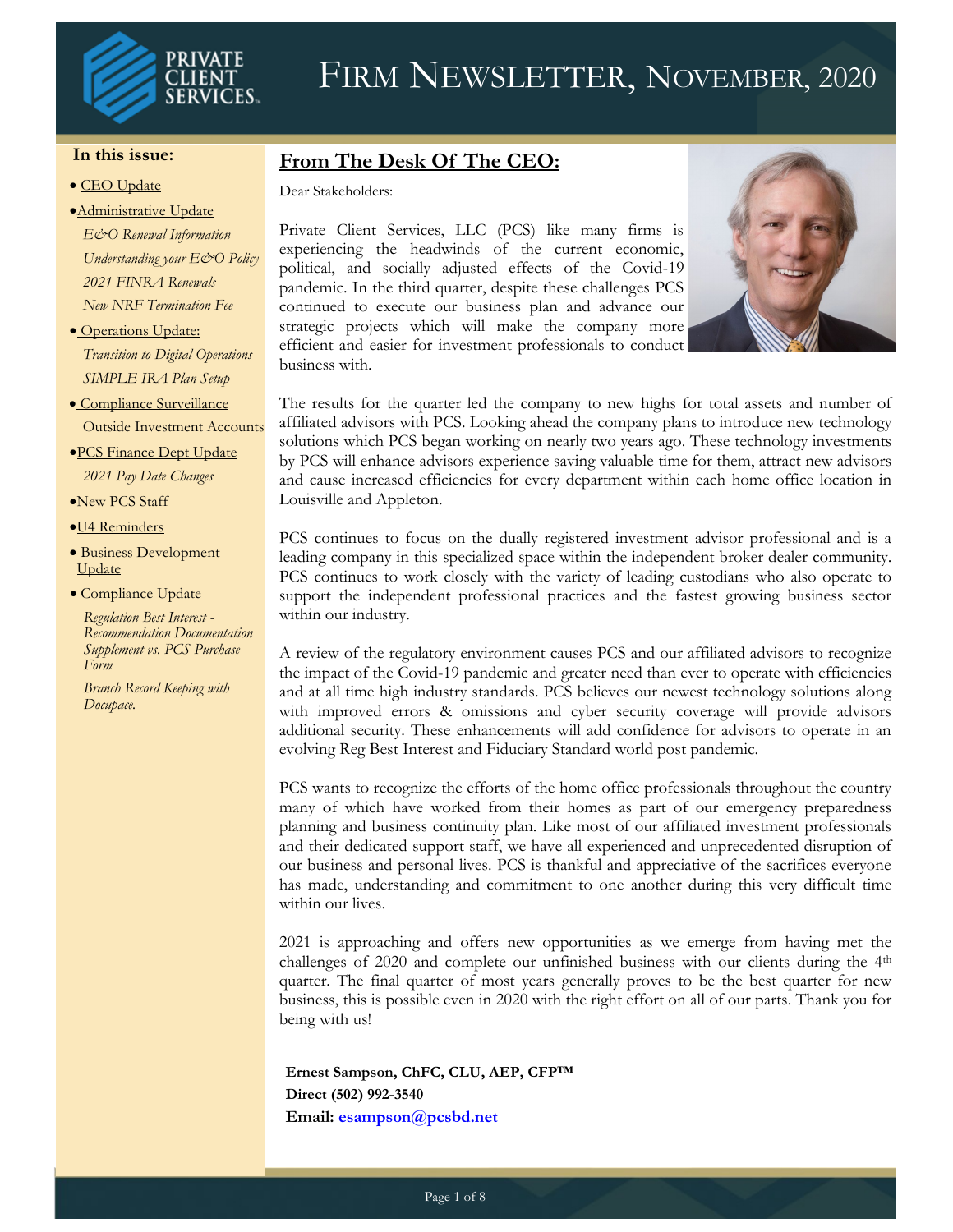

# Administrative Update:

### **Errors & Omissions Insurance Renewal Information**

The 2020-2021 Errors & Omissions insurance renewal is currently underway. After thorough review and vetting of multiple options and carriers, PCS elected to secure coverage through Evanston Insurance Company, owned by The Markel Corporation.

Markel Corporation is a holding company for insurance, reinsurance, and investment operations around the world. Founded in 1930, Markel's core business is specialty insurance, and in May 2020, the company was rated #335 on the Fortune 500.



Mary Wescott, Chief Administration Officer

New E&O certificates will be provided to all covered persons around December 9th, as soon as they become available. Contact Mary Wescott, Kim Hill, or Joe Cutsinger with any questions or concerns.

## **Understanding Your E&O Insurance Policy**

Errors & Omissions insurance protects both the Firm and its Registered Representatives against losses due to an actual or alleged negligent act or an error or omission committed in the scope of their responsibilities as representatives/investment advisors (for those registered with PCS' RIA).

PCS has selected Evanston Insurance Company as our 2018-19 E&O coverage provider. Some important aspects of policy coverage to be aware of include:

- The policy period is from  $12/9/2020$  through  $12/9/2021$ .
- The Limits of Liability for each claim is \$1,250,000 and \$3,000,000 in aggregate.
- The Deductible per Registered Representative or covered Investment Advisor is \$5,000.
- Through the policy, PCS can assist in representative in preparing a response to a subpoena. (Please call John Taylor-Jones or Seth Owen for assistance.)
- No claim will ever be settled without permission of the Firm and covered representative/advisor.
- Products covered by the policy are limited to those approved by PCS. Any claim against a registered person based upon, arising from, or in any way connected to investment products or services not approved or authorized by the Firm are excluded from coverage.
- Insurance products must have an A- or higher A.M. Best ratings to avoid falling into an insolvency exclusion.
- Products sold via an approved Outside Business Activity (such as fixed annuities or insurance) but through an insurance marketing organization that PCS has not approved are NOT covered by PCS' E&O coverage.
- New this year and included with the 2020-21 coverage is expanded cyber-security coverage for business placed through Private Client Services.

Any representative who finds themselves facing a situation that could lead to an E&O claim should contact both their Managing Principal / OSJ manager and the Compliance Department as soon as possible. There is no penalization for notifying either PCS or the E&O policy issues of the potential liability of a claim. Failure to do so can cause greater complications down the road.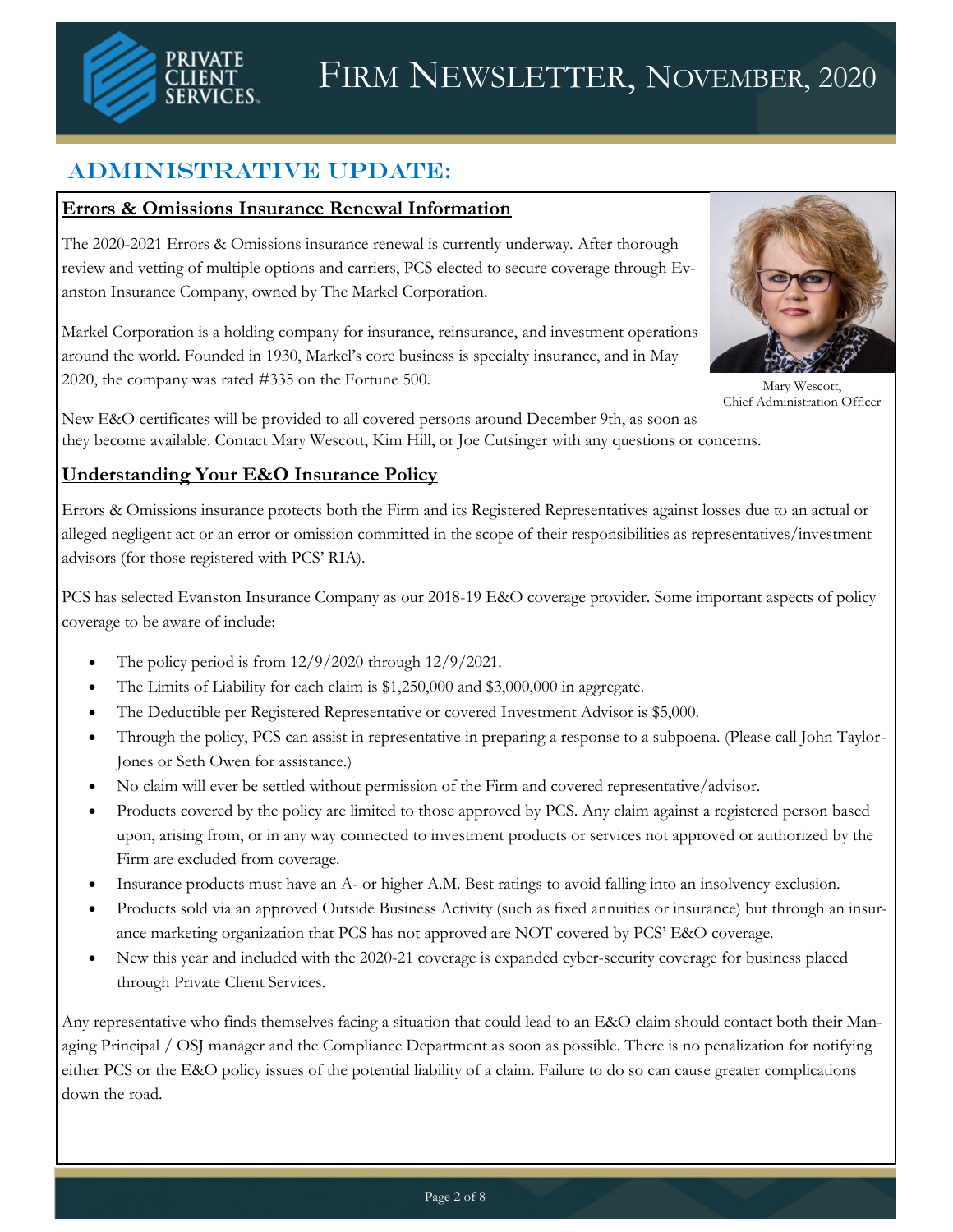

# Administrative Update (continued):

## **2021 FINRA Registration Renewals**

The 2021 FINRA annual renewal calendar has been published, and based on FINRA's timeline, there are several upcoming dates of which all registered persons should be aware:

- November  $12<sup>th</sup>$  Invoices for registration renewals were distributed to all registered persons.
- November  $13<sup>th</sup>$  December  $7<sup>th</sup>$  All registered personnel should review invoices to determine registration needs in 2021.
- **December 10th – ALL registration invoices must be paid in full to Private Client Services.**
- December 14th PCS must pay ALL renewal fees to FINRA by end of business day.

PCS again reminds all registered representatives of your responsibility to be registered, and if applicable, insurance licensed in the residential state of your clients. Additionally, registered representatives are required to be registered in the state from which he or she conducts business. **Please note:** All registered reps included on a split code must be appropriately registered as described above to receive compensation on a transaction.

In preparation for a successful FINRA registrations renewal, as well as to facilitate continued expedient commissions processing in the new year, all registered persons are encouraged to review his or her current state registrations and client lists. Instructions for the addition or removal of state registrations was included in the Registration Renewal communication distribution on November 12th.

Please contact Mary Wescott or Seth Owen with questions.

## **New Termination Fee for Non-Registered Persons:**

Effective January 1, 2020, any non-registered, fingerprinted person who terminates from Private Client Services will be assessed a fee of \$50 to cover the Firm's administrative costs.

The termination fee will be charged either against the commissions of the representative the non-registered person supported during the commission cycle in which the termination occurs or by invoice billed to the appropriate party.

Please contact Mary Wescott or Joe Cutsinger if you have any questions or concerns.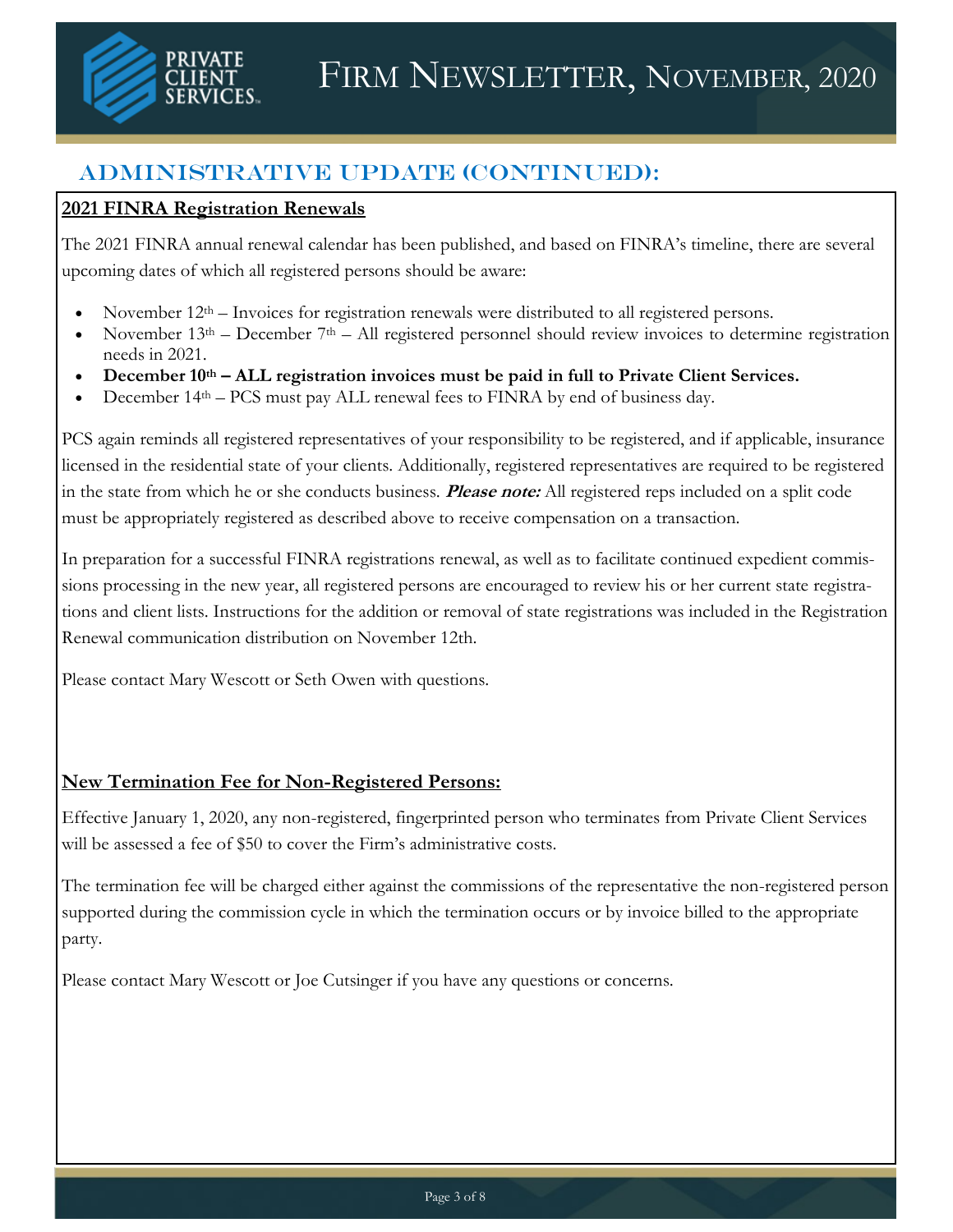

# OPERATIONS UPDATE:

## **Transition to Digital Operations with Docupace**

In our last newsletter, we announced Docupace and our initiative to implement a digital operations platform for paperless workflows and e-signature. For the last year we have been working on construction, configuration, and testing, and we are now ready live with our rollout. As a reminder, Docupace will provide you and your office digital account opening and servicing with e-signature, access to PCS and vendor forms for online completion, seamless end-to-end workflows for all aspects of your business, and compliant electronic document retention.



Ryan Armock, Chief Operations Officer

PCS has begun offering training sessions in November and will continue through the

end of the year. The training sessions below consist of three classes for all representatives and an additional class for Field OSJ's. Each class covers different aspects of Docupace and everyone is encourage to attend all classes consecutively. Field OSJ's will need to attend the fourth class in order to review and approve business submitted by their reports. Online webinar information will be sent out shortly. Classes are designed to last one hour each. To prepare for the training, it is highly recommended you review the [Parts of the Docupace System](https://docupace.atlassian.net/wiki/spaces/VG/pages/209223698/Parts+of+the+System) ([https://](https://docupace.atlassian.net/wiki/spaces/VG/pages/209223698/Parts+of+the+System) [docupace.atlassian.net/wiki/spaces/VG/pages/209223698/Parts+of+the+System\)](https://docupace.atlassian.net/wiki/spaces/VG/pages/209223698/Parts+of+the+System) video guides and [Docupace](https://docupace.atlassian.net/wiki/spaces/UG/pages/26051594/Docupace+Basics)  [Basics](https://docupace.atlassian.net/wiki/spaces/UG/pages/26051594/Docupace+Basics) ([https://docupace.atlassian.net/wiki/spaces/UG/pages/26051594/Docupace+Basics\)](https://docupace.atlassian.net/wiki/spaces/UG/pages/26051594/Docupace+Basics) user guides to familiarize yourself with the various aspects of Docupace. Prior to training you will receive your login credentials along with instructions on how to set your password. Everyone affiliated with PCS, including support staff, will receive their own user ID according to their role.

#### **Training Session 1 (already presented)**

- Monday November  $9<sup>th</sup> 3PM ET$  (All Users)
- Tuesday November  $10<sup>th</sup> 11AM ET (All Users)$
- Thursday November  $12<sup>th</sup> 11AM ET$  (All Users)
- Friday November 13th 11AM ET (OSJ's)

#### **Training Session 2 (upcoming sessions)**

- Tuesday December 1st 11AM ET (All Users)
- Wednesday December 2nd 11AM ET (All Users)
- Thursday December  $3<sup>rd</sup> 11AM ET$  (All Users)
- Friday December 4th 11AM ET (OSJ's)

All costs associated with Docupace are included in your PCS technology fee with the exception of e-signature. Docupace uses seamless integration of DocuSign for electronic signature capability. The cost of \$2.25 per envelope and \$0.50 per required SMS identity authentication will be billed against your commissions on a monthly basis.

We look forward helping you implement this new technology to bring efficiencies to your office in the coming days. In the meantime, please send any questions to Ryan Armock at [rarmock@pcsbd.net](mailto:rarmock@pcsbd.net) or Lorna Hill at [lhil@pcsbd.net.](mailto:lhil@pcsbd.net)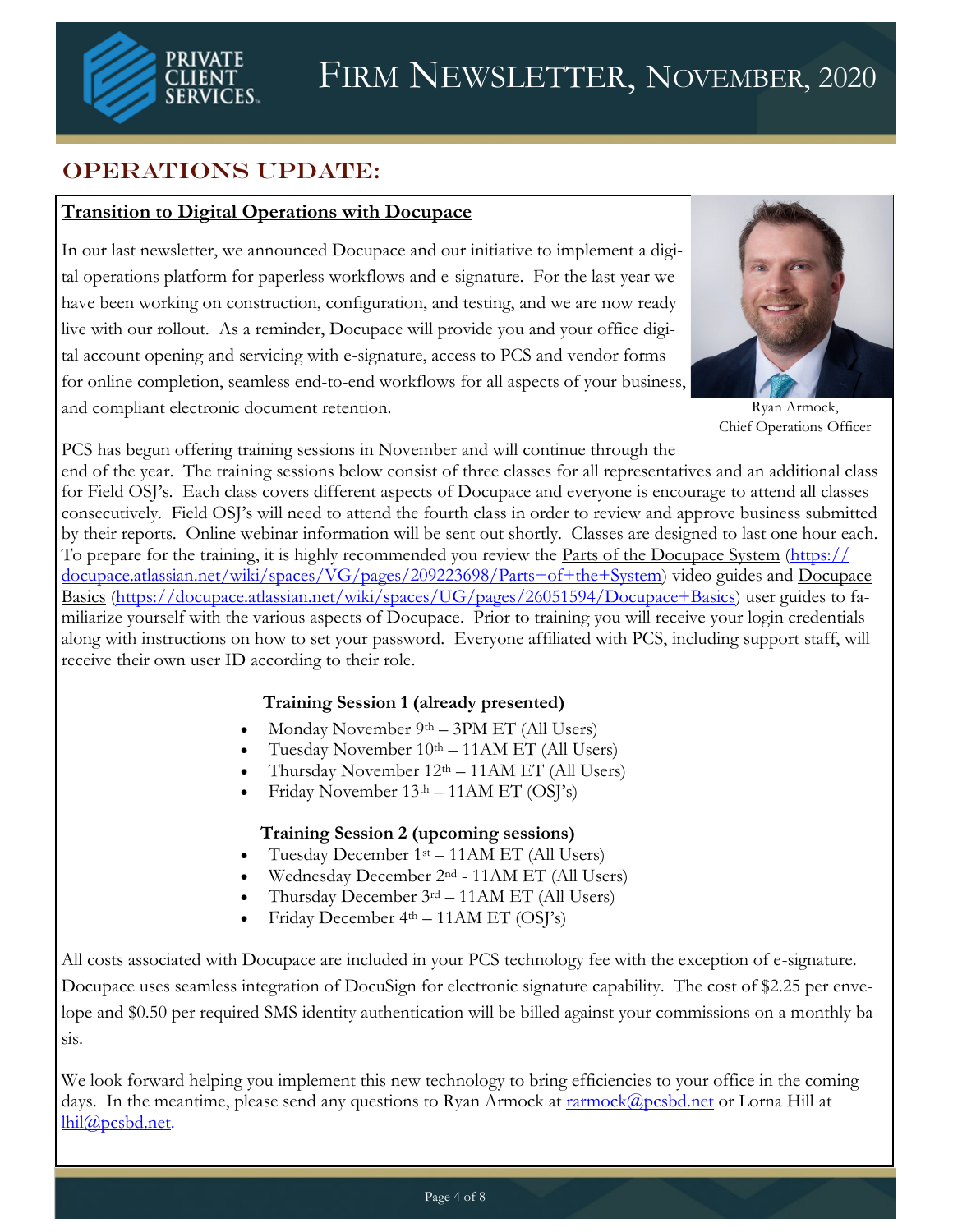

#### **SIMPLE IRA Plan Setup**

With the recent introduction of The American Funds Simple IRA Plus we wanted to review the application requirements to establish a Simple Plan.

Accounts within a Simple Plan are established at the participant level, requiring the participant to complete paperwork as would be required under a single IRA account. The client receives his/her own statement and payments and commissions flow to PCS at the participant level.

While PCS recognizes that product providers are making effort to try and make these plans easier for the employers and representatives to manage, the underlying setup of the accounts has not changed.

For further questions or clarification please contact the Operations team at <u>operations</u>@pcsbd.net

# Compliance Surveillance Guidance:

#### **Outside Investment Accounts**

As a reminder, pursuant to FINRA Rule 3210 and firm policy, individuals who are licensed with Private Client Services are required to disclose all accounts in which securities transactions can be effected AND you have a beneficial interest in that account with a few exceptions. To break-it down further please reference these common scenarios:

#### **Do Disclose Accounts where:**

- You OR your spouse/partner is the owner, or You are a joint owner with anyone
- You are custodian on the account
- You are the Trustee on the account
- Your child, who is financially dependent on you, opens an account
- You have trading authority for the account (i.e. Power of Attorney, Executor, etc).

#### **Don't Disclose Accounts where:**

- You are limited to purchasing unit investment trusts, variable contracts and/or redeemable securities of open-end investment companies registered under the Investment Company Act of 1940.
- A family member opens an account and they neither live with you or are financially dependent upon you.
- A family member other than a child or spouse opens an account where you do not have trading authority.

An online form is available on the Advisor Resource Center entitled PCS Investment Account Disclosure where the details required are provided in order to complete the review. The disclosure can also be made currently through PCS Quest Compliance Portal, though effective January 1, 2021 this disclosure as well as all other Compliance related disclosures currently submitted through Quest will transition to submission via the Docupace platform.

Please direct any questions to [compliance@pcsbd.net](mailto:compliance@pcsbd.net) or one of the compliance team members.



Seth Owen Director of Compliance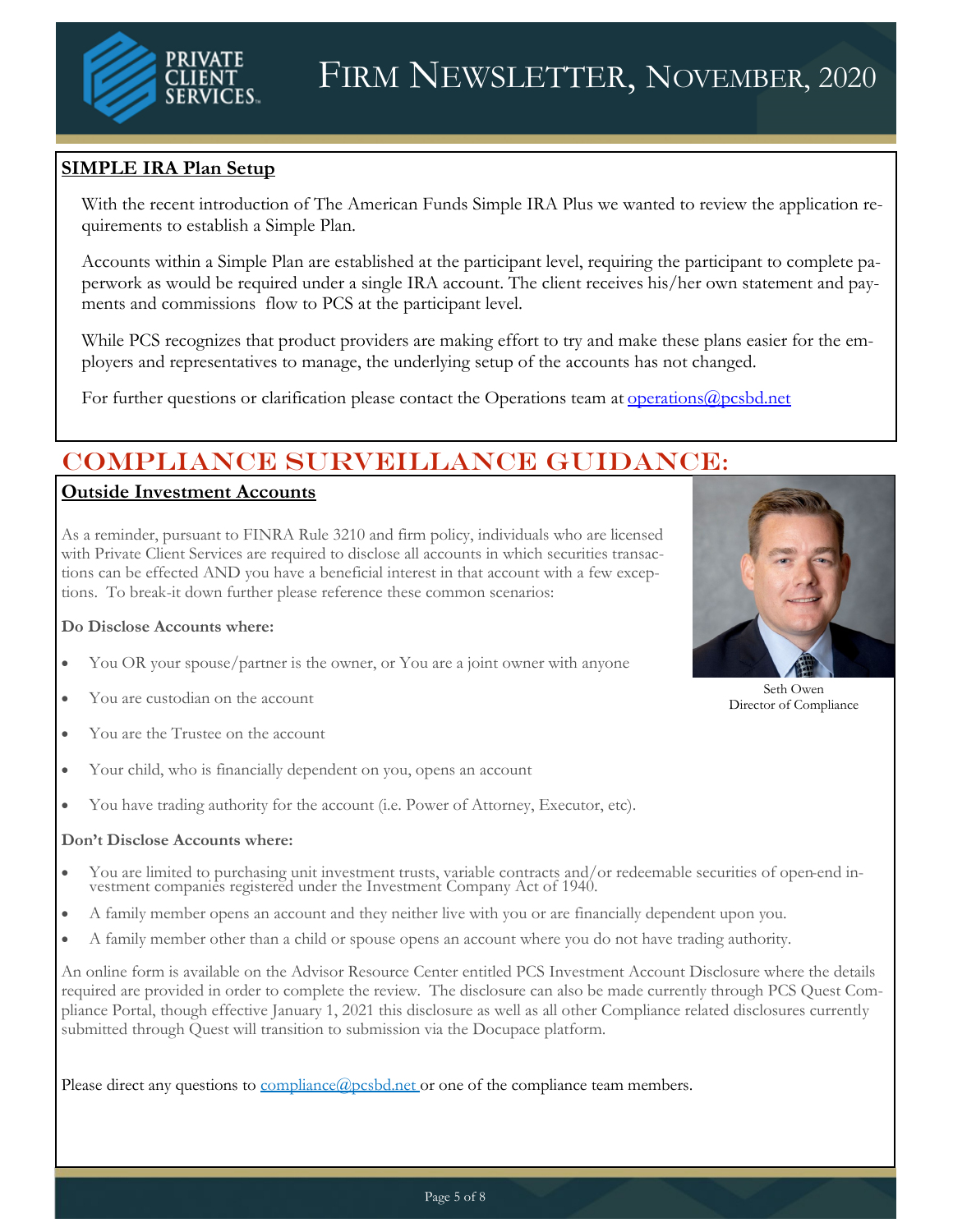

# FIRM NEWSLETTER, NOVEMBER, 2020

# FINANCE UPDATE:

## **2021 Pay Date Changes**

As mentioned in the last newsletter, we are in the process of transitioning from Artisan Software's Masetro and Repertoire systems to jaccomo's jCore and jPass. With the rollout of jaccomo in January 2021 we will be implementing a new Registered Rep pay schedule. Commission runs will be processed on the 15<sup>th</sup> and last business day of each month. If either of those days fall on a weekend or holiday the commission run will be processed on the prior business day. EFT files will be uploaded to our bank on the process date and released for payment to your bank the following business day. (Please reference the table below for the 2021 pay schedule.)



Joe Cutsinger Executive Director

After the implementation of the new system we will be discontinuing Registered Rep access to Repertoire. We encourage you to download any commission reports or statements that you would like to retain for your records prior to the end of January 2021.

The jPass system, which is the Representative portal, will be a window into your book of business with detailed active and historical commission statements and enhanced reporting tools. You will be receiving an email in the coming weeks with your jPass login information, as well as training materials and opportunities for training sessions.

If you have any questions regarding the transition to the new system or pay schedule changes please direct your questions to Kathy Hank at [khank@pcsbd.net](mailto:khank@pcsbd.net) or Joe Cutsinger at joutsinger@pcsbd.net.

| $\frac{1}{2}$ . There is the state of $\frac{1}{2}$ and $\frac{1}{2}$ and $\frac{1}{2}$ |                   |                     |                 |
|-----------------------------------------------------------------------------------------|-------------------|---------------------|-----------------|
| <b>Period Begin</b>                                                                     | <b>Period End</b> | <b>Process Date</b> | <b>Pay Date</b> |
| 12/30/2020                                                                              | 1/14/2021         | 1/15/2021           | 1/19/2021       |
| 1/15/2021                                                                               | 1/28/2021         | 1/29/2021           | 2/1/2021        |
| 1/29/2021                                                                               | 2/11/2021         | 2/12/2021           | 2/16/2021       |
| 2/12/2021                                                                               | 2/25/2021         | 2/26/2021           | 3/1/2021        |
| 2/26/2021                                                                               | 3/12/2021         | 3/15/2021           | 3/16/2021       |
| 3/13/2021                                                                               | 3/30/2021         | 3/31/2021           | 4/1/2021        |
| 3/31/2021                                                                               | 4/14/2021         | 4/15/2021           | 4/16/2021       |
| 4/15/2021                                                                               | 4/29/2021         | 4/30/2021           | 5/3/2021        |
| 4/30/2021                                                                               | 5/13/2021         | 5/14/2021           | 5/17/2021       |
| 5/14/2021                                                                               | 5/27/2021         | 5/28/2021           | 6/1/2021        |
| 5/28/2021                                                                               | 6/14/2021         | 6/15/2021           | 6/16/2021       |
| 6/15/2021                                                                               | 6/29/2021         | 6/30/2021           | 7/1/2021        |
| 6/30/2021                                                                               | 7/14/2021         | 7/15/2021           | 7/16/2021       |
| 7/15/2021                                                                               | 7/29/2021         | 7/30/2021           | 8/2/2021        |
| 7/30/2021                                                                               | 8/12/2021         | 8/13/2021           | 8/16/2021       |
| 8/13/2021                                                                               | 8/30/2021         | 8/31/2021           | 9/1/2021        |
| 8/31/2021                                                                               | 9/14/2021         | 9/15/2021           | 9/16/2021       |
| 9/15/2021                                                                               | 9/29/2021         | 9/30/2021           | 10/1/2021       |
| 9/30/2021                                                                               | 10/14/2021        | 10/15/2021          | 10/18/2021      |
| 10/15/2021                                                                              | 10/28/2021        | 10/29/2021          | 11/1/2021       |
| 10/29/2021                                                                              | 11/12/2021        | 11/15/2021          | 11/16/2021      |
| 11/13/2021                                                                              | 11/29/2021        | 11/30/2021          | 12/1/2021       |
| 11/30/2021                                                                              | 12/14/2021        | 12/15/2021          | 12/16/2021      |
| 12/15/2021                                                                              | 12/30/2021        | 12/31/2021          | 1/4/2022        |

## **2021 Processing and Pay Date Schedule**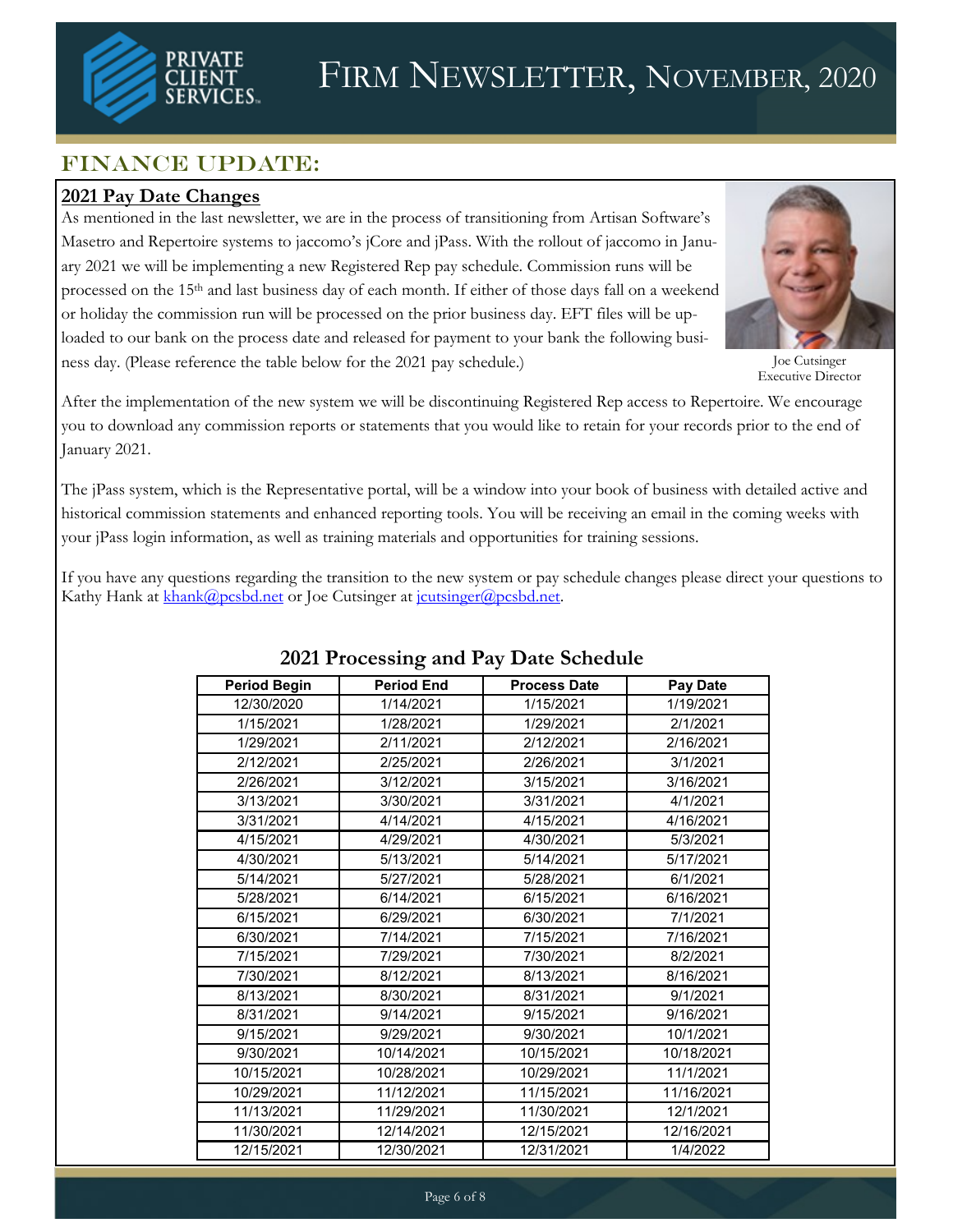

## New PCS Home Office Staff:

PCS is happy to welcome Whitney Bright to the Louisville Office. Whitney joins us as our Branch Administrative Assistant. Whitney has two years experience in the financial services industry working in a UBS branch in Palm Beach, FL and also locally in Louisville with Cardinal Point Financial.

Outside of work Whitney loves spending time with her two beautiful children and also loves to sing, travel, read and enjoy the outdoors.

Please join us in welcoming Whitney to the team.

# U4 UPDATE REMINDER:

#### **Disclosure Reminder:**

The FINRA form U4 must be updated in a timely manner (Usually within 30 days, but sometimes within 10 days) if any registered person has a disclosable event. These disclosable events include, but are not limited to, financial matters such as bankruptcy, compromise with creditors, or liens; legal matters; violations of industry rules; and other items related to outside business activities. Failure to disclose reportable items to the Home Office may result in delayed disclosure and significant late filing fees. Each late disclosure may result in as much as a \$1,575 late filing fee, which is the responsibility of the Representative to pay!

# Business Development UPDATE:

We'd like to welcome the following new groups to the PCS family:

- SecureEstate Financial Services, Pendleton, IN 8/10/2020
- Vitalstone Financial, San Antonio, TX 10/01/2020

We also welcome the following groups and individuals who have joined our established partners:



Steve Higdon, Chief Development Officer

- John Lewis who joined Brightline Financial
- Erik Blake, Todd Doobrow and Sommer Morris who all joined RFG Advisory.